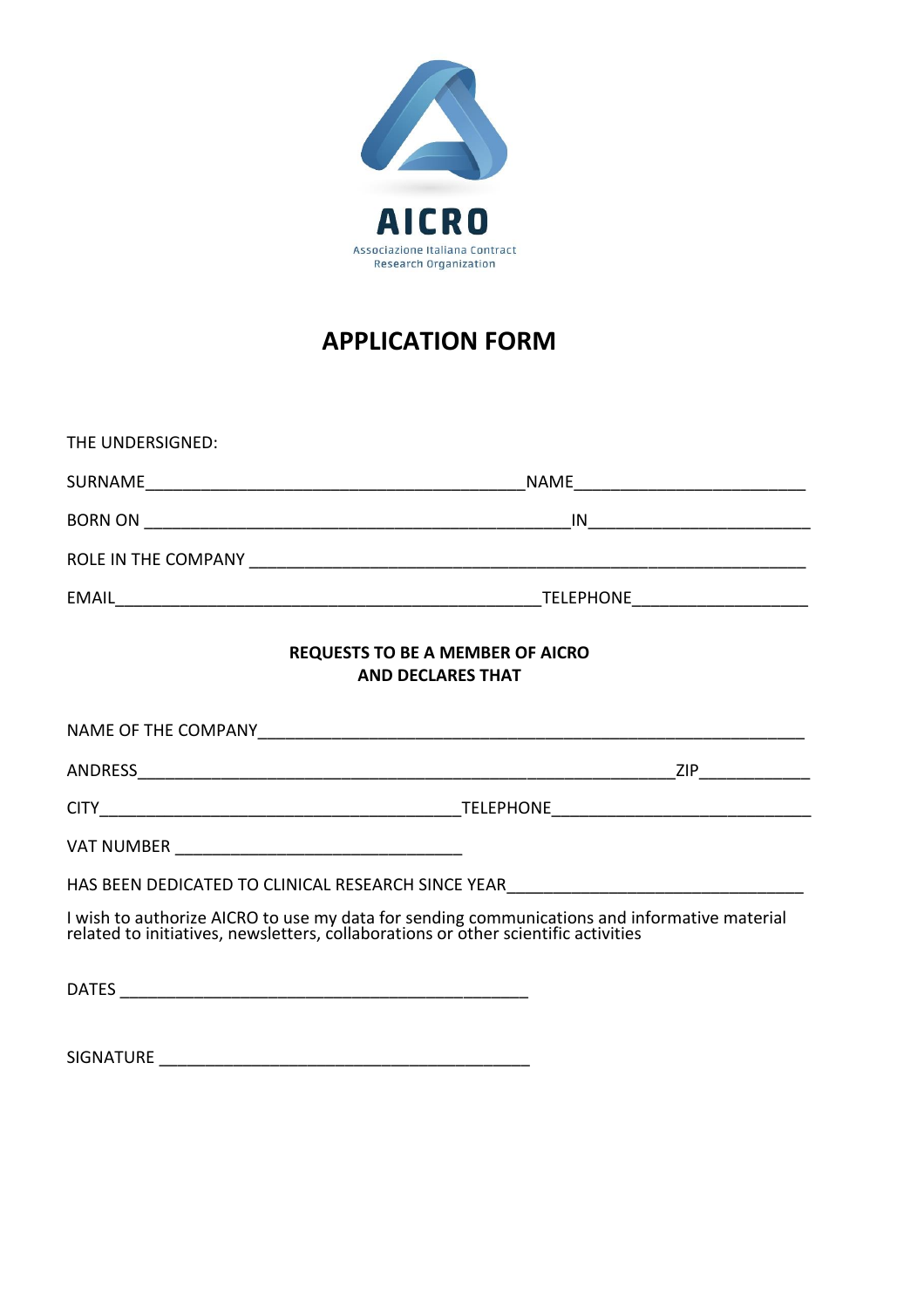# **DOCUMENTS TO BE ATTACHED**

- Memorandum of Association (copy)
- Most recent Statute (copy)
- **·** Updated C.C.I.A.A. (Chamber of Commerce) certificate (dated no more than 3 months prior to the request for registration ex art. 4 of the Regulation)
- **■** For national companies: ISO Quality Certificate; - For multinational companies: self-certification attesting to the existence of an equivalent Quality System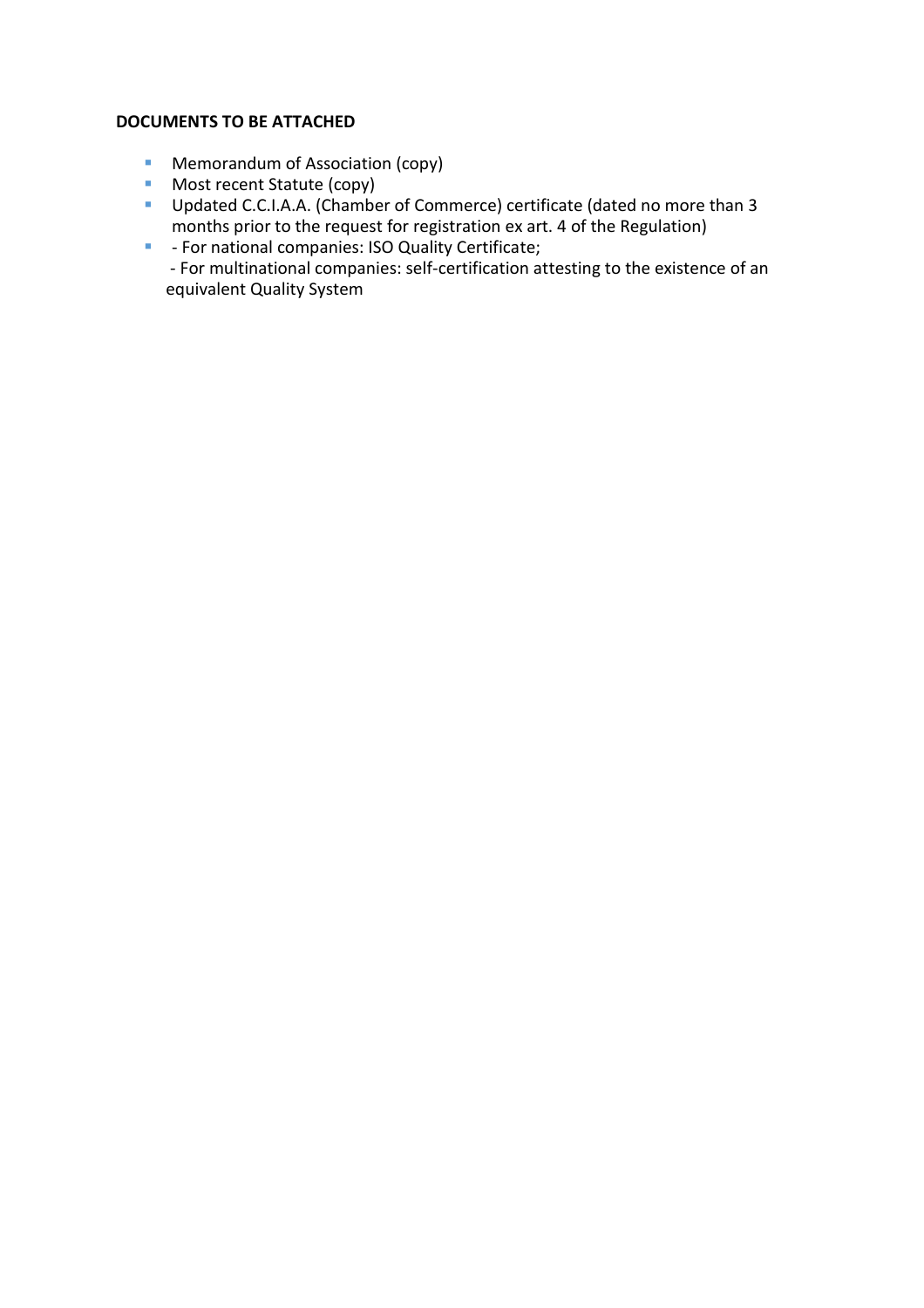#### Privacy Policy and Data Protection

#### Dear Member

pursuant to art. 13 of the Privacy Code (Consolidated Legislative Decree no. 196/2003) and art. 13 of EU Regulation 2016/679 and in relation to the information you will come into possession of, for the purposes of the protection of persons and other subjects regarding the processing of personal data, we hereby inform you as follows:

#### 1. Purposes of Processing

The data you provide will be used for the purpose and for the purpose of adhering to the services offered by AICRO and for:

- 1) the management of Members' relations with the Association;
- 2) the administrative management of membership fees;
- 3) updating the list of Members.

In the event that you have chosen to give your consent to AICRO to use your contact details for sending you communications and information material, your data will be processed for the purposes and in the ways described in the note on Privacy and Data Protection in Communication and Information Services.

#### 2. Processing modalities

The data will be provided by the interested party by means of the collection, registration, organisation, comparison, selection and any other operation carried out on paper or electronic media relating to the purposes of the processing referred to in point 1.

## 3. Provision of data

The provision of data for the purposes referred to in paragraph 1 is optional, however, the refusal of authorisation will make it impossible to include you among our members.

#### 4. Communication and dissemination of data

The data provided will not be subject to communication or dissemination, except for the collection of data related to research, surveys, other previously agreed upon.

#### Data Controller

The Data Controller is AICRO Italian CRO Association - Milan - Piazza Meda 3 - 20121 Milan; tel: 393 3516898

## 6. Rights of the interested party

At any time, you may exercise, pursuant to Articles 15 to 22 of EU Regulation No. 2016/679, the right to:

(a) request confirmation of the existence or otherwise of your personal data;

b) obtain information about the purposes of the processing, the categories of personal data, the recipients or categories of recipients to whom the personal data have been or will be communicated and, where possible, the storage period;

(c) obtain the rectification and erasure of data;

(d) obtain the restriction of processing;

e) obtain the portability of the data, i.e. receive them from a data controller, in a structured, commonly used and machine-readable format, and transmit them to another data controller without hindrance;

f) to object to the processing at any time and also in the case of processing for direct marketing purposes;

g) to object to an automated decision-making process concerning natural persons, including profiling.

h) request from the data controller access to and rectification or erasure of personal data or restriction of processing concerning him/her, or to object to the processing of such data, in addition to the right to data portability

(i) withdraw consent at any time without prejudice to the lawfulness of the processing based on the consent given before the withdrawal;

(j) to lodge a complaint with a supervisory authority.

You may exercise your rights by sending a written request to the postal address of the holder's registered office or to the e-mail address [segreteria@aicro.it](file:///C:/Users/AICRO/Downloads/segreteria@aicro.it)

Date\_\_\_\_\_\_\_\_\_\_\_\_\_\_\_\_\_\_\_\_\_\_\_\_\_\_\_\_\_\_\_\_\_\_\_\_\_\_\_\_\_\_\_\_ Signature\_\_\_\_\_\_\_\_\_\_\_\_\_\_\_\_\_\_\_\_\_\_\_\_\_\_\_\_\_\_\_\_\_\_\_\_\_\_\_\_\_\_\_\_\_\_\_\_